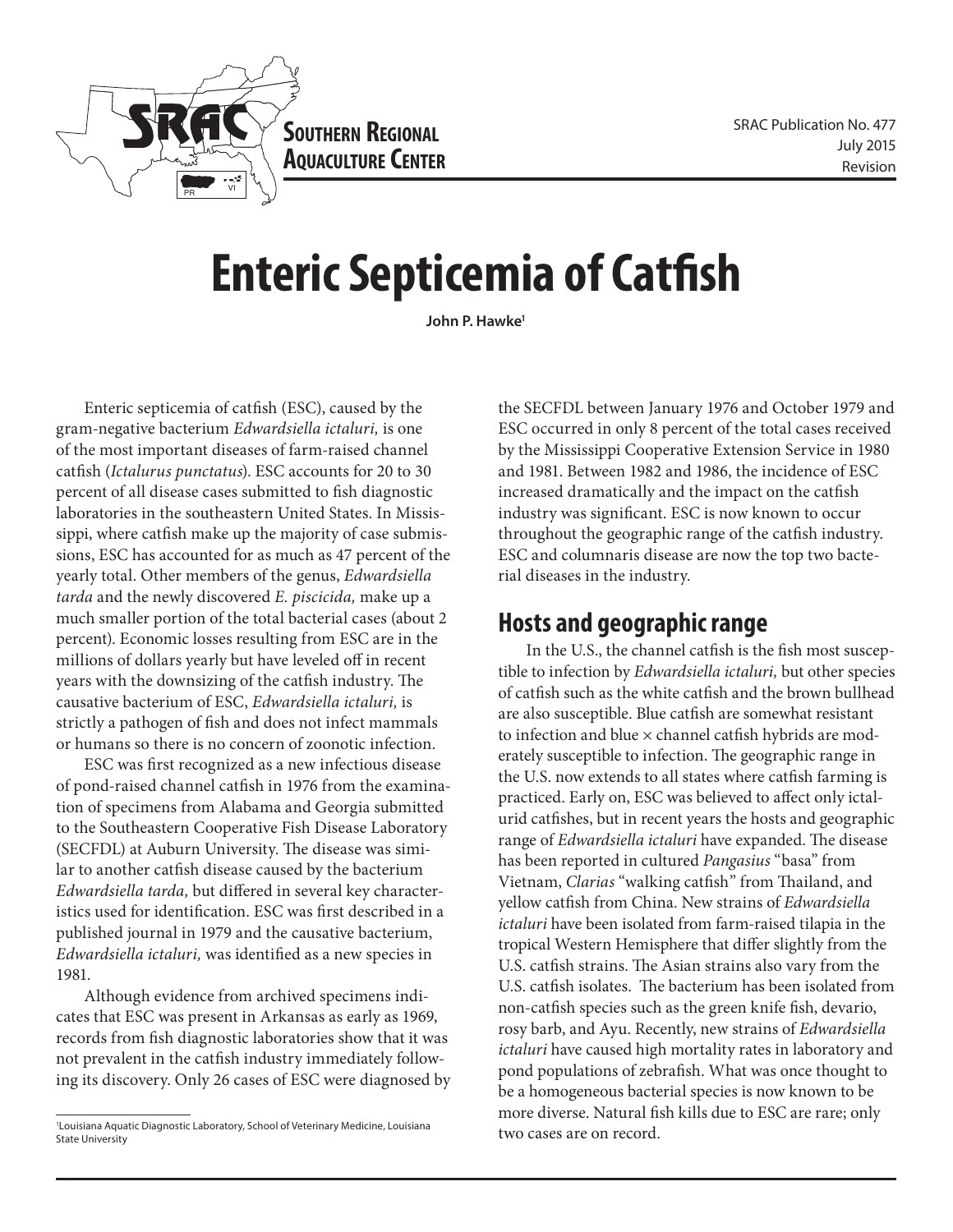# **Clinical signs and diagnosis**

#### *Behavior*

Catfish affected with ESC often are seen swimming in tight circles, spiraling, spinning, and tail chasing. This erratic behavior is the result of nervous system impairment resulting from inflammation of the brain (meningitis, meningoencephalitis). Affected fish may become lethargic and swim slowly near the edge of the pond, or they may hang in the water column with the head up and tail down. Catfish with ESC tend to stop eating shortly after becoming infected.

#### *External clinical signs (symptoms)*

Affected catfish may have internal fluid accumulation (ascites) that can lead to a swollen abdomen and exophthalmia (popeye) (Fig. 1); small red and white ulcers (ranging from pinhead size to about ¼ inch in diameter) covering the skin (Fig. 2); pinpoint red spots (petechial hemorrhage) appearing under the lower jaw or belly region (Fig. 3); and a raised or eroded red ulcer with inflammatory exudate protruding through the cranial foramen at the top of the skull (Fig. 4). The clinical signs seen in Figs. 1, 2, and 3 are more typical of acute infection, whereas the clinical signs in Fig. 4 are more representative of chronic disease.



**Figure 1.** Channel catfish fingerling showing signs of ESC such as distended abdomen and exophthalmia (popeye) due to ascites.



**Figure 2.** Channel catfish with acute ESC showing small red and white ulcers on the skin.



**Figure 3.** Channel catfish with acute ESC showing petechial hemorrhaging on the ventral surface.



**Figure 4.** Channel catfish fingerling with chronic ESC showing ulceration of the cranial foramen.

#### *Internal signs*

Clear, straw-colored, or bloody fluid (ascites) is often present in the body cavity of the diseased catfish (Fig 5.) The liver typically has pale areas of tissue destruction (necrosis) or a general mottled red and white appearance (Fig. 6). The posterior kidney and spleen may also appear swollen. Petechial hemorrhages can be found in the muscle, intestine, and fat of the fish. The intestine is often filled with bloody fluid.

#### *Diagnosis*

ESC is typically diagnosed by observing clinical signs and isolating the bacterium from the internal organs or brain tissue on tryptic soy agar (TSA) with 5 percent sheep blood or brain heart infusion (BHI) agar. Tissue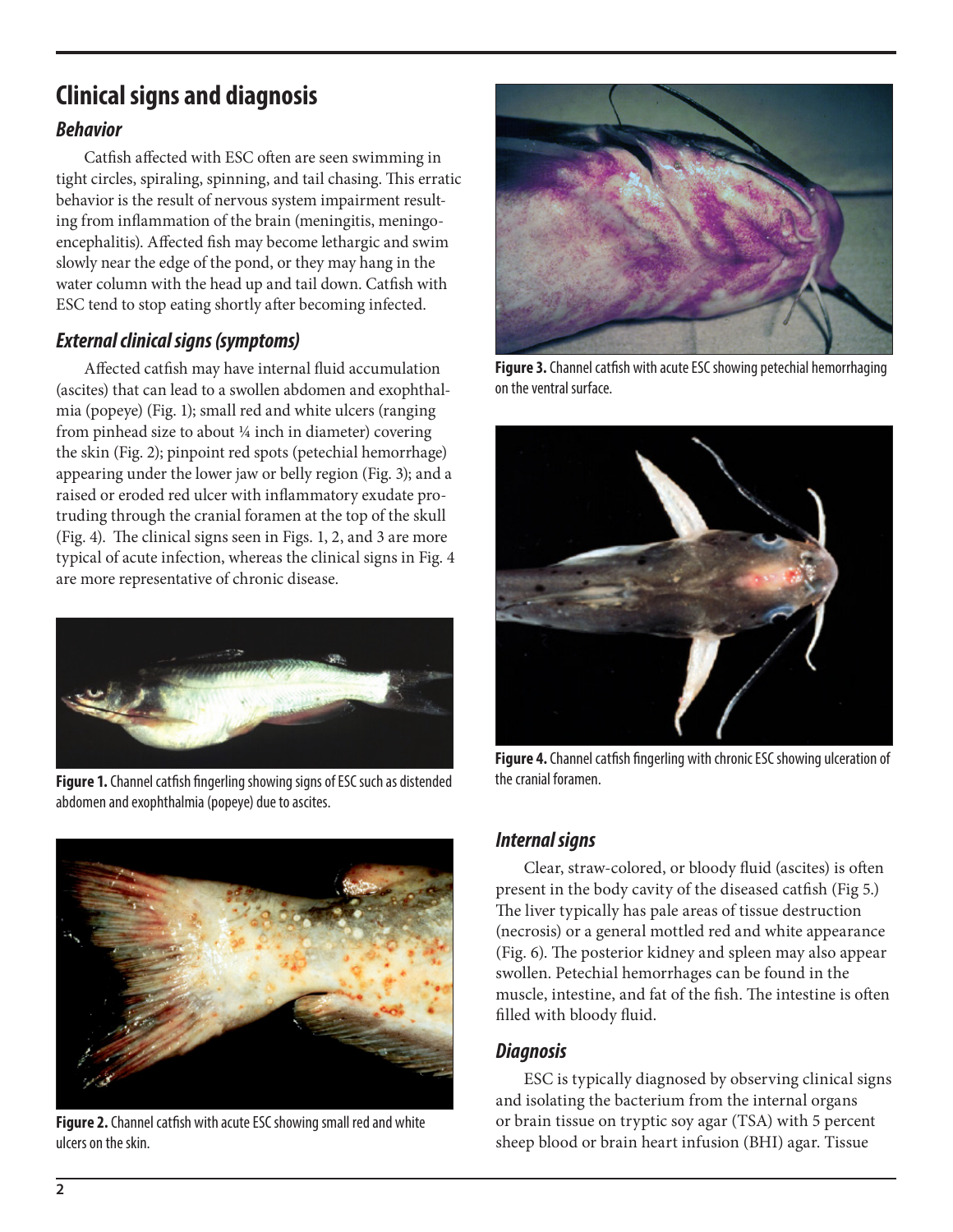

**Figure 5.** Channel catfish fingerling with acute ESC showing straw-colored fluid (ascites) in the body cavity.



**Figure 6.** Channel catfish with ESC showing mottled liver; arrow indicates necrotic foci.

samples from the internal organs and brain are streaked on agar plates and small white colonies become visible in about 2 days at 77 to 82 °F (25 to 28 °C). Briefly, for presumptive identification, the bacterium should be gram negative, weakly motile, rod shaped, oxidase negative, fermentative in O/F glucose or glucose motility deeps, triple sugar iron (TSI) slant reaction K/A with no H2S, and negative for indole production in tryptone broth. Confirmatory identification is typically done in miniaturized biochemical test systems such as the Crystal™ (BBL Microbiology Systems) or the API 20E (bioMerieux Vitek, Inc.). Strains isolated from channel catfish in the U.S. typically give a code number of 4004000 in the API 20E strip. Amplification and sequencing of the 16S rRNA gene and amplification and sequencing of the *gyrB* gene product have been valuable in confirmatory diagnosis. A real-time PCR assay developed for *E. ictaluri* shows promise as a highly sensitive diagnostic test that can detect and quantify the pathogen in the host or in water and/or pond mud.

# **Cause of ESC**

#### *Predisposing factors*

Enteric Septicemia of Catfish (ESC) can occur when a susceptible host (the channel catfish) encounters a virulent pathogen (*Edwardsiella ictaluri*) under environmental conditions that are conducive to proliferation of the pathogen and stressful for the host. Stress can be induced by a number of factors such as netting, handling, close confinement (overstocking), improper diet, low chloride levels in the pond water, and poor water quality (low oxygen, high levels of ammonia and nitrite). Mortality rates during ESC outbreaks in ponds can vary from less than 10 percent to more than 50 percent. Fingerlings are primarily affected but adults may also succumb to infection and disease. Although stress may increase susceptibility to infection and losses, it is not a prerequisite for this highly virulent pathogen. The immune status of individuals in the population may also determine the outcome.

#### *Sources of infection*

*Edwardsiella ictaluri* is not an organism that lives naturally in the environment. It must have a fish host to survive and must be introduced into a pond fish population in order for disease to develop. Newly constructed ponds filled with well water should be free of ESC. The bacterium may be introduced into the pond environment via contaminated nets, seines, or equipment or by fish that carry the disease. Birds can introduce the pathogen by transferring infected carcasses from pond to pond, but it is unlikely that it is transmitted through their feces. *Edwardsiella ictaluri* was originally thought to be an obligate pathogen because it survives for only a short time in water; however, it was later demonstrated to survive for up to 95 days in sterile pond mud at 77 °F (25 °C).

#### *Transmission*

The primary mode of transmission of *E. ictaluri*  in ponds occurs when sick fish shed the pathogen in their feces and other fish ingest pond water containing the pathogen during feeding. The bacterium also can be transmitted by cannibalism of infected fish or from feeding on dead, infected carcasses. The *Edwardsiella* bacterium is "enteric" (referring to its preference for the intestine as a primary site for infection). Survivors of outbreaks can become latent carriers of the organism, showing no overt signs of disease. These survivors develop specific immunity that protects them from subsequent infection and disease. The introduction of ESC-infected fish (fingerlings) or carriers into ponds containing healthy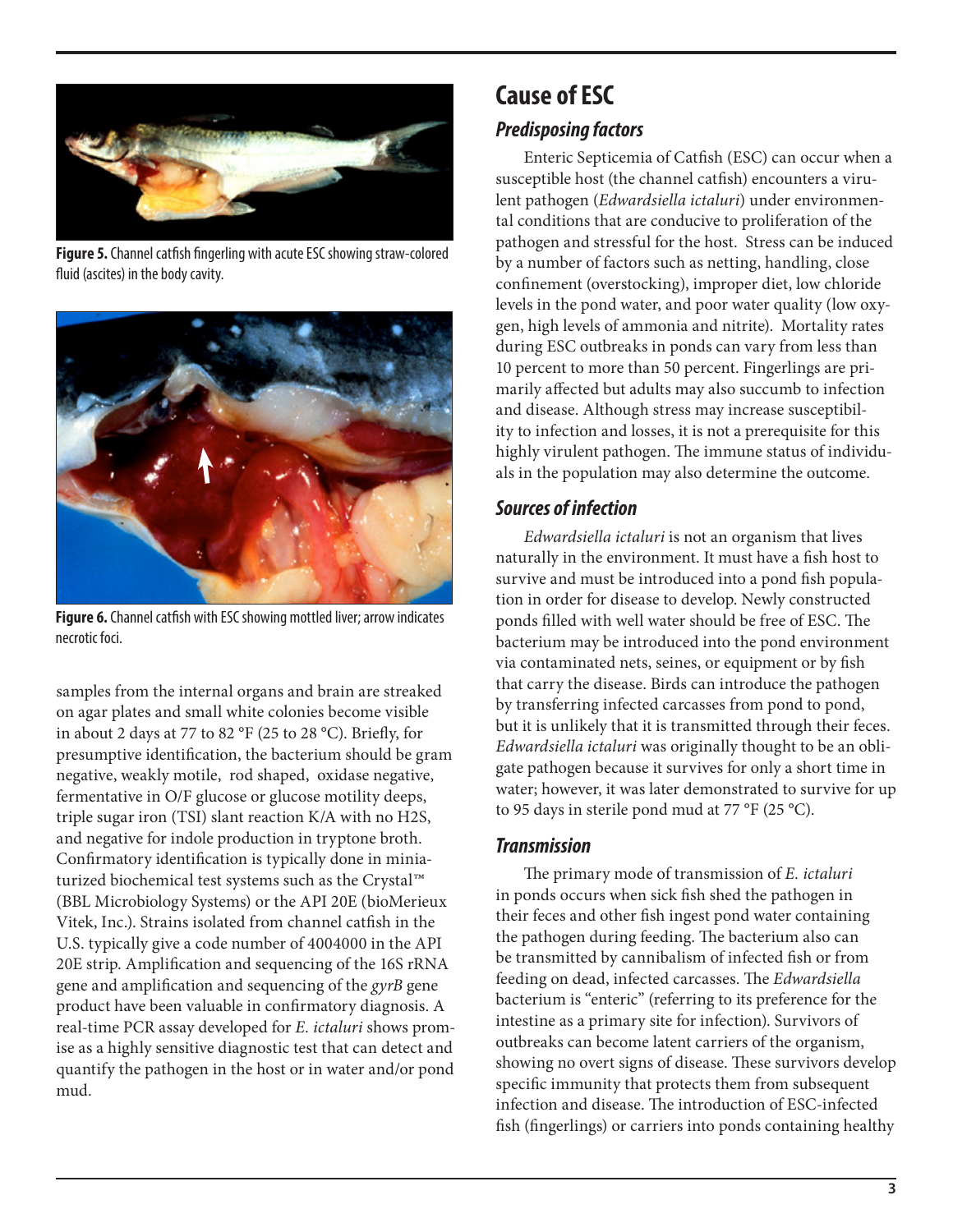fish that have no prior exposure to ESC, or the stocking of healthy (naive) fingerlings into ponds containing older catfish that are carrying *E. ictaluri* are examples of how the multiple-batch cropping system can contribute to the perpetuation and spread of ESC.

#### *Pathogenesis*

Pathogenesis studies in channel catfish have shown that the gut is a primary portal of entry for *E. ictaluri.*  After ingestion and passage through the stomach to the intestine, the bacterium can cross the intestinal epithelium, enter the bloodstream, and migrate to the kidneys as soon as 15 minutes after experimental infection. The gills, skin, and nares (nasal openings) are also sites where the bacterium can enter the host. The chronic form of the disease can result when the bacterium enters the nares, travels up the olfactory tract to the brain, and causes meningitis or meningoencephalitis.

ESC occurs within a specific temperature range sometimes referred to as the "ESC window." Outbreaks typically occur in the spring and fall when water temperatures are 68 to 82 °F (20 to 28 °C). Fingerlings spawned in the summer are at greatest risk when they are exposed to ESC for the first time in the fall and subsequent spring. As fish increase in age and survive prior exposure, they become less susceptible to infection.

# **Prevention**

#### *Strategies*

The old saying, "an ounce of prevention is worth a pound of cure," certainly applies when talking about fish disease in general and ESC in particular. Prevention of ESC has become difficult, however, because of its widespread distribution throughout the catfish industry. Various management practices can reduce the incidence and severity of ESC outbreaks. These include reducing stress, managing water quality, practicing biosecurity in the hatchery, using proper nutrition and feeding practices, and administering drugs and chemicals appropriately. Hybrid crosses of catfish such as the blue x channel catfish cross are more resistant to infection and underscore the importance of genetic improvement of fish stocks in the future. Vaccination has become a common strategy in aquaculture and the cost can be low because of the use of immersion vaccines (see section on Vaccination).

#### *Stress*

The most common advice given for the prevention of bacterial disease in fish is to avoid stress. This is a difficult goal to accomplish because commercial aquaculture

is stressful by nature. Stocking density is an important factor because higher stocking densities facilitate disease transmission throughout a population. Although reducing stress is helpful for reducing disease losses, it is not always effective in prevention because *E. ictaluri* can cause disease even in the absence of apparent stress.

#### *Nutrition*

Improved nutrition through vitamin and mineral supplements may not increase the resistance of catfish to *E. ictaluri* infection. Research indicates that increasing the amounts of various individual vitamins and minerals such as vitamin E 60 to 2500 ppm (60 to 2500 iv mg/ kg), iron 60 to 180 ppm (60 to 180 mg/kg), vitamin  $C$  50 to 2071 ppm (50 to 2071 mg/kg), folic acid 0.4 to 4 ppm  $(0.4 \text{ to } 4 \text{ mg/kg})$ , and zinc 5 to 30 ppm  $(5 \text{ to } 30 \text{ mg/kg})$ in the feed does not affect disease resistance. Menhaden oil increased susceptibility to ESC infection compared to corn oil or beef tallow as a lipid source. Winter feeding programs were found to affect susceptibility to ESC infection the following year. Year 1 fish that were fed in December, January and February were more resistant to *E. ictaluri* infection the following spring. Immunostimulants and/or immunomodulators such as beta-glucans, extracts of the blue green algae Spirulina, or extracts of the sea squirt *Ecteinascidia turbinata,* added to feed were found to enhance non-specific immunity in channel catfish but did not improve resistance to infection by *E. ictaluri.* 

#### *Genetic improvement*

Various strains, crosses between strains, and hybrid crosses between species have been examined for resistance to infection by *E. ictaluri*. Higher resistance to infection was noted in the Red River strain as compared to Mississippi-select and Mississippi normal strains. The cross between Norris strain females and Marion × Kansas males showed improved resistance to ESC. Resistance to infection has also been documented experimentally in blue catfish and intermediate resistance is achieved with blue/channel crosses. A word of caution: Genetic selection for resistance to one pathogen may increase susceptibility to another; for example, increased resistance to ESC may result in increased susceptibility to ictalurid herpesvirus (CCV) in strains of channel catfish.

#### *Specific pathogen-free (SPF) fish*

The production and stocking of specific pathogen-free (SPF) fingerlings, while a possibility, has not been widely accepted by the industry. Stocking fish that have never been exposed to ESC into ponds containing fish that are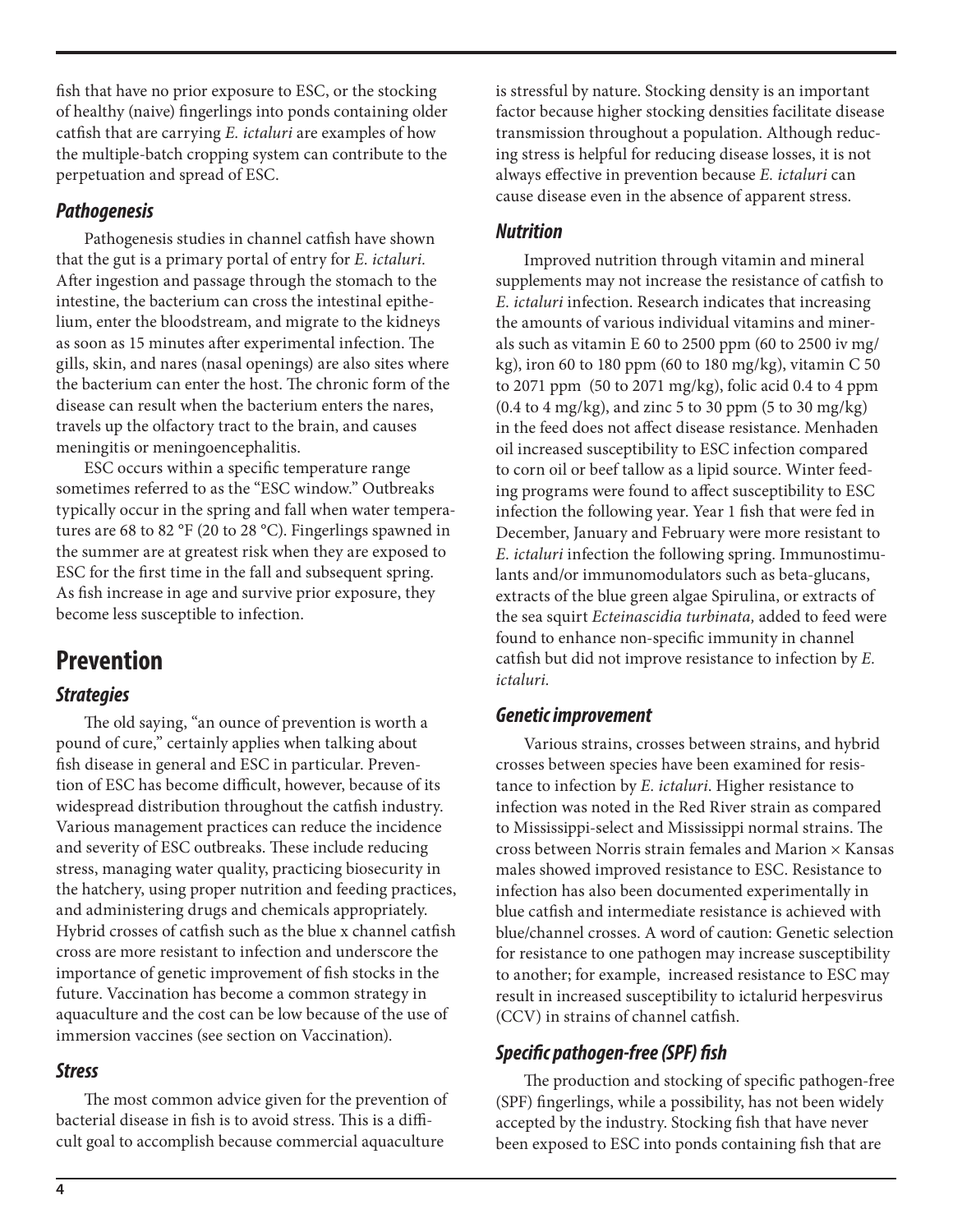carriers can lead to extremely high mortality rates. The opposite approach is often practiced, where fingerlings that are known survivors of an outbreak are actually preferred because of their acquired immunity to subsequent infection.

#### *Vaccination*

Vaccination has become a common strategy in aquaculture and a commercial vaccine for ESC, AQUAVAC- $\text{ESC}^{\text{TM}}$  (Merck), is available. The cost is relatively low because large numbers of advanced fry can be vaccinated by immersion. Because catfish are vaccinated at a very young age and may not be fully immunocompetent, the outcome of vaccination has been variable. The AQUAVAC-ESC™ vaccine is a modified live vaccine that has infectivity but low virulence in the catfish. Research on live attenuated vaccines with defined mutations in virulence genes is ongoing. Some pharmaceutical companies offer custom autogenous vaccines made from the parent strain from that particular facility.

### **Treatment**

#### *Strategies*

Treatment of ESC can be approached in a variety of ways. A good pond manager makes daily observations on feeding response, behavior, and mortality. When an abnormal trend develops, specimens of sick fish should be transported or shipped to the nearest aquatic diagnostic laboratory where a complete diagnosis can be made. The diagnostic laboratory should identify the pathogens involved and if *E. ictaluri* is isolated, antibiotic susceptibility tests should be performed. Once an effective approved antibiotic is identified, fish should be treated as soon as possible with medicated feeds since fish progressively reduce feed intake during an infection. Ultimately, this makes medicated feed treatments less effective. Antibiotics should be administered under the guidance of a fish health professional or veterinarian.

#### *Antibiotic medicated feed*

Relatively few antibiotics are approved for warm water fish. Currently only Romet 30®, Romet TC®, Terramycin®, and Aquaflor® (florfenicol) are approved by the U.S. Food and Drug Administration (FDA) to treat food fish. Only Romet® and Aquaflor® are specifically labeled to treat ESC in catfish. Romet TC® is purchased as a powder that can be mixed with water or oil and used to top coat the feed pellets. Romet 30® must be incorporated into the feed at the feed mill. Usually a minimum purchase is

required for the feed mill to do this. Aquaflor® medicated feeds must be administered by Veterinary Feed Directive (VFD). This process requires the participation of a veterinarian to issue a directive to enable producers to acquire VFD medicated feeds. This means that Aquaflor® can be used only under the supervision of a licensed veterinarian in the context of a valid veterinarian-client relationship. When using medicated feeds, withdrawal times must be observed prior to slaughter. For Romet®, the treatment is 5 days and withdrawal time is 3 days. For Aquaflor®, the treatment is for 10 days and the withdrawal time is 15 days. Dissolving antibiotics in the water is not recommended for treating fish in troughs or closed recirculating systems. Refer to SRAC publication No. 473, *Medicated Feeds for Use in Foodfish,* for detailed information on the formulation and use of medicated feeds for food fish.

#### *Antibiotic resistance*

Growth of *Edwardsiella ictaluri* is usually inhibited by both drugs (Romet® and Aquaflor®) in vitro. Treating fish in ponds with these drugs is effective if the disease is detected early and fish are still eating well. However, clinical efficacy has not been established to define sensitive and resistant strains. Research is currently in progress, in cooperation with the Clinical Laboratory Standards Institute (CLSI) Aquaculture Working Group, to determine threshold values for *E. ictaluri* isolates to be considered sensitive or resistant. Strains of *E.ictaluri* have been isolated that are considered resistant to Romet® and Terramycin® in vitro. Resistance to Aquaflor® (florfenicol) has recently been reported. In all cases the causative bacterium should be isolated and antibiotic susceptibility determined before a decision to treat is made. There is evidence that improper use or overuse of antibiotics increases the chance for resistant strains to develop. Medicated feeds should always be used as labeled when a proper diagnosis has been made and a disease condition exists. Medicated feeds should never be used as a preventive measure. Medicated feed should be administered for the total number of days recommended even if mortalities no longer occur. A mixture of medicated and non-medicated feed should never be used. The total weight of fish in the pond should be estimated, and fish should be fed at the recommended per cent body weight per day so all fish in the pond receive a therapeutic amount of the drug.

#### *Economic considerations of medicated feed treatment*

Economics must be considered when determining the best treatment procedure. Medicated feeds are considerably more expensive than regular feeds. Does the cost of treatment exceed the value of the fish? Will the number